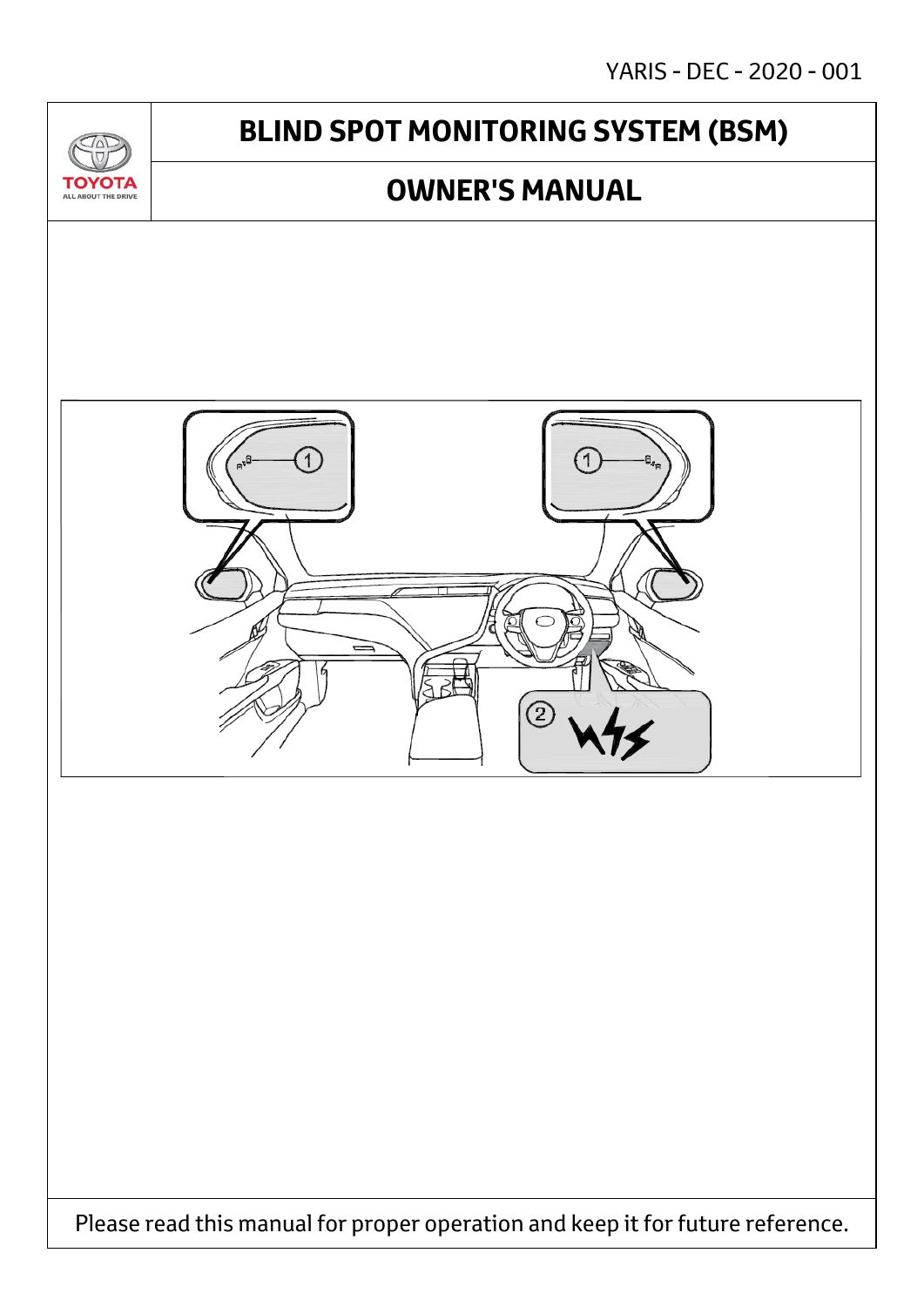YARIS - DEC - 2020 - 001



# **TABLE OF CONTENTS**

## **Blind Spot Monitor**

| <b>Section</b> | <b>Title</b>                      | Page |
|----------------|-----------------------------------|------|
| 1.0            | Summary of the Blind Spot Monitor |      |
|                |                                   |      |
| 2.0            | Turning the BSM function ON       | 2    |
|                |                                   |      |
| 3.0            | <b>BSM</b> function               |      |
|                |                                   |      |
| 4.0            | <b>RCTA</b> function              |      |

Please read this manual for proper operation and keep it for future reference.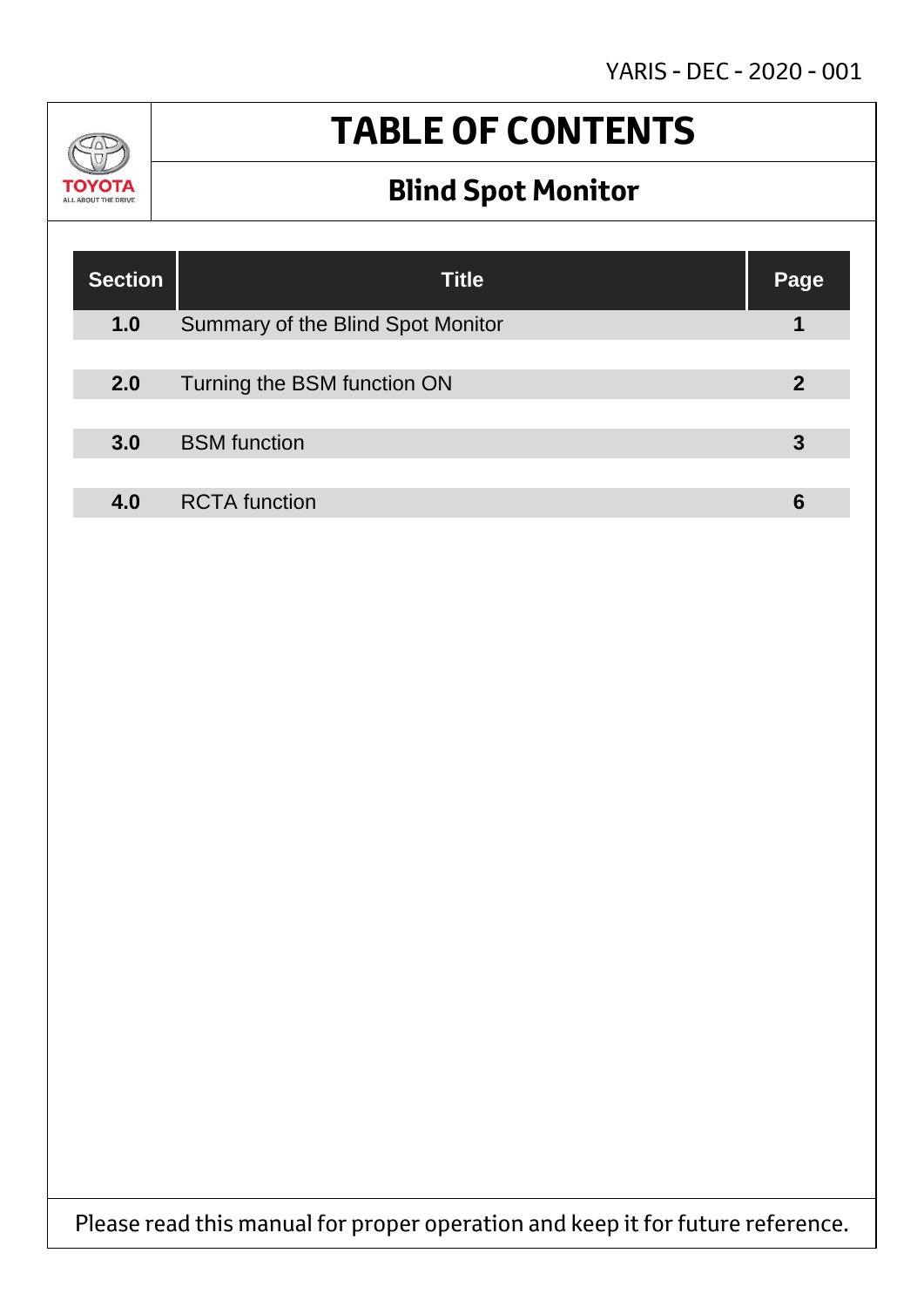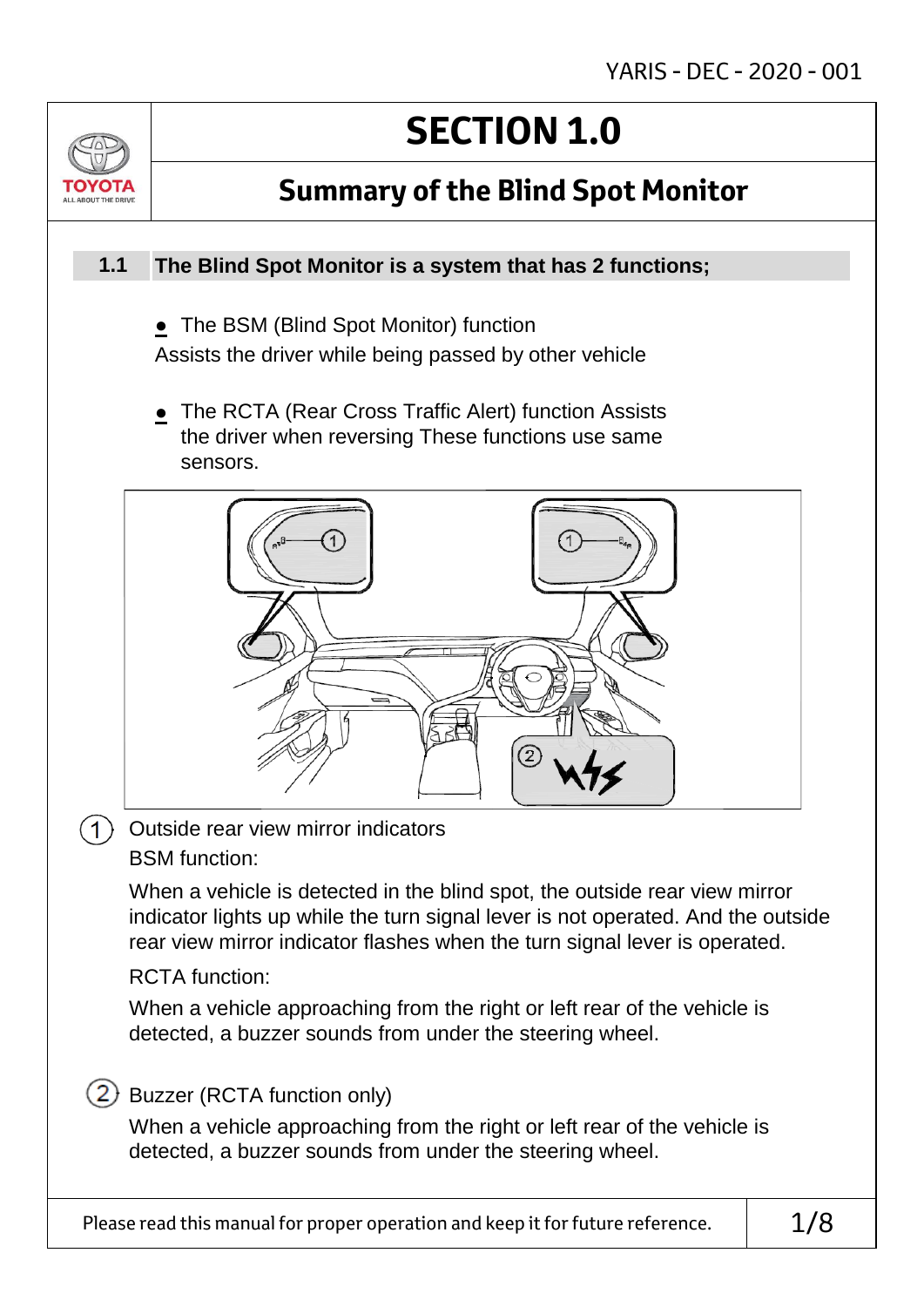

# **SECTION 2.0**

### **Turning the BSM function ON**

#### **Turning the BSM function ON 2.1**

- Set the Ignition to ON by pressing the 'ENGINE START STOP' button twice. **1**
- The outside rear view mirror indicators will light up. **2**
- Buzzer will produce a single Power ON beep warning. **3**
- The outside rear view mirror indicators will then turn OFF. **4**
- BSM is now in Standby mode. **5**
- The outside rear view mirror indicators visibility When under strong sunlight,
- the outside rear view mirror indicator may be dif-ficult to see.

### ■ **Buzzer hearing**

Buzzer sound may be difficult to hear over loud noises such as high audio volume.

### ■ When there is an abnormality in the Blind Spot Monitor

Ice, snow, mud, etc., may be attached to the rear bumper around the sensors. The system should return to normal operation after removing the ice, snow, mud, etc. from the rear bumper.

Additionally, the sensors may not operate normally when driving in extremely hot or cold environments.

| • Keep the sensor and its surrounding<br>area on the bumper clean at all times. If<br>a sensor or its surrounding area on the<br>rear bumper is dirty or covered with<br>mud, the Blind Spot Monitor may not<br>operate.<br>In this situation, clear off the dirt or<br>mud and drive the vehicle with the<br>operation conditions of the BSM func-<br>tion satisfied for approximately 60 min-<br>utes. If the BSM is still not functioning.<br>have the vehicle inspected by your<br><b>Toyota dealer</b><br>.Do not subject a sensor or its surrounding area on the rear bumper to a<br>strong impact.<br>If a sensor is moved even slightly off position, the system may malfunction<br>and vehicles may not be detected correctly.<br>In the following situations, have your vehicle inspected by your Toyota<br>dealer<br>• A sensor or its surrounding area is subject to a strong impact.<br>. If the surrounding area of a sensor is scratched or dented, or part of<br>them has become disconnected.<br>.Do not disassemble the sensor<br>.Do not attach accessories or stickers to the sensor or surrounding area on<br>the bumper. |
|------------------------------------------------------------------------------------------------------------------------------------------------------------------------------------------------------------------------------------------------------------------------------------------------------------------------------------------------------------------------------------------------------------------------------------------------------------------------------------------------------------------------------------------------------------------------------------------------------------------------------------------------------------------------------------------------------------------------------------------------------------------------------------------------------------------------------------------------------------------------------------------------------------------------------------------------------------------------------------------------------------------------------------------------------------------------------------------------------------------------------------------------|
|                                                                                                                                                                                                                                                                                                                                                                                                                                                                                                                                                                                                                                                                                                                                                                                                                                                                                                                                                                                                                                                                                                                                                |
| .Do not modify the sensor or surrounding area on the bumper.<br>.Do not paint the rear bumper any color other than an official Toyota color.                                                                                                                                                                                                                                                                                                                                                                                                                                                                                                                                                                                                                                                                                                                                                                                                                                                                                                                                                                                                   |

Please read this manual for proper operation and keep it for future reference.  $\vert$  2/8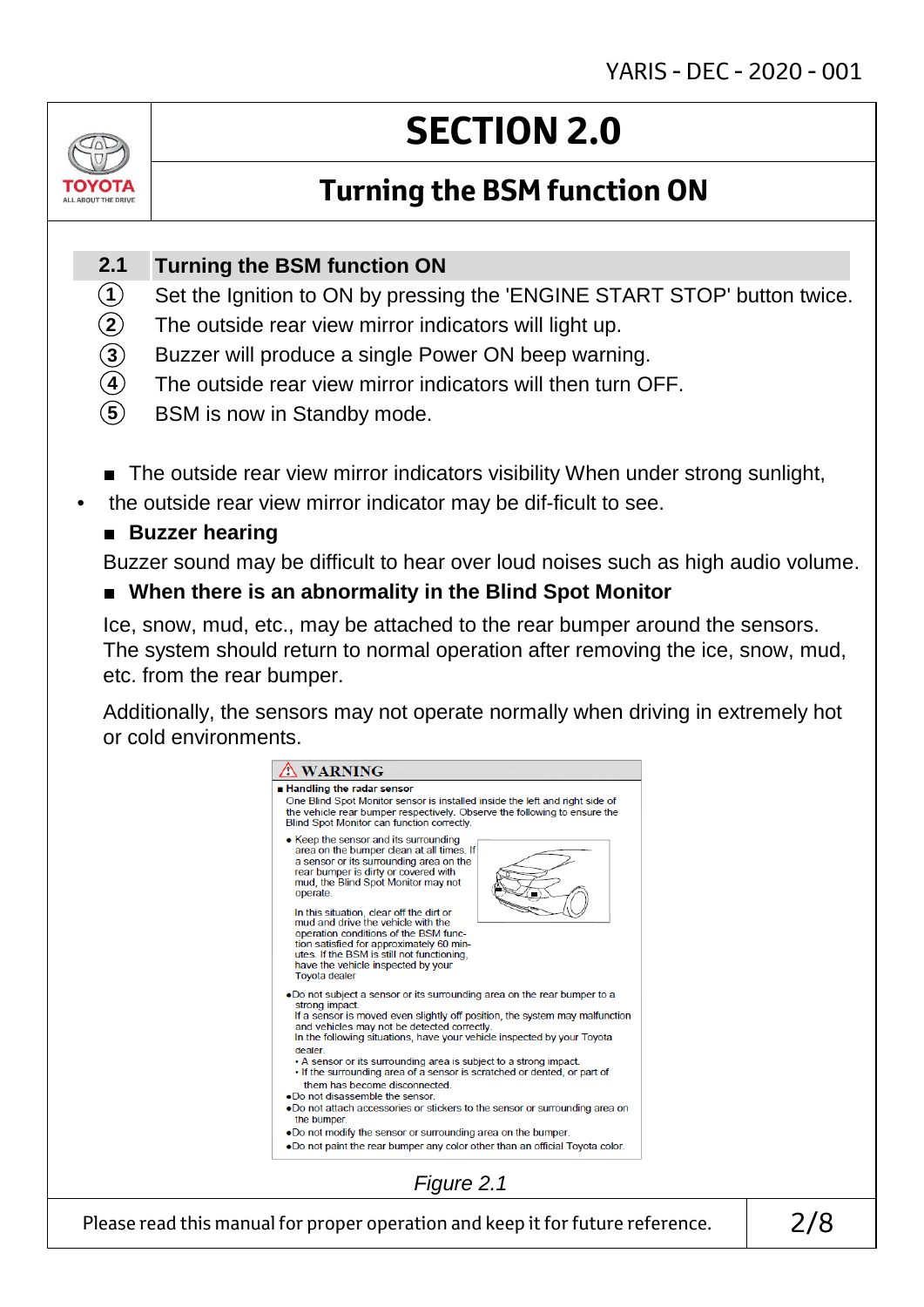

Please read this manual for proper operation and keep it for future reference.  $\vert$  3/8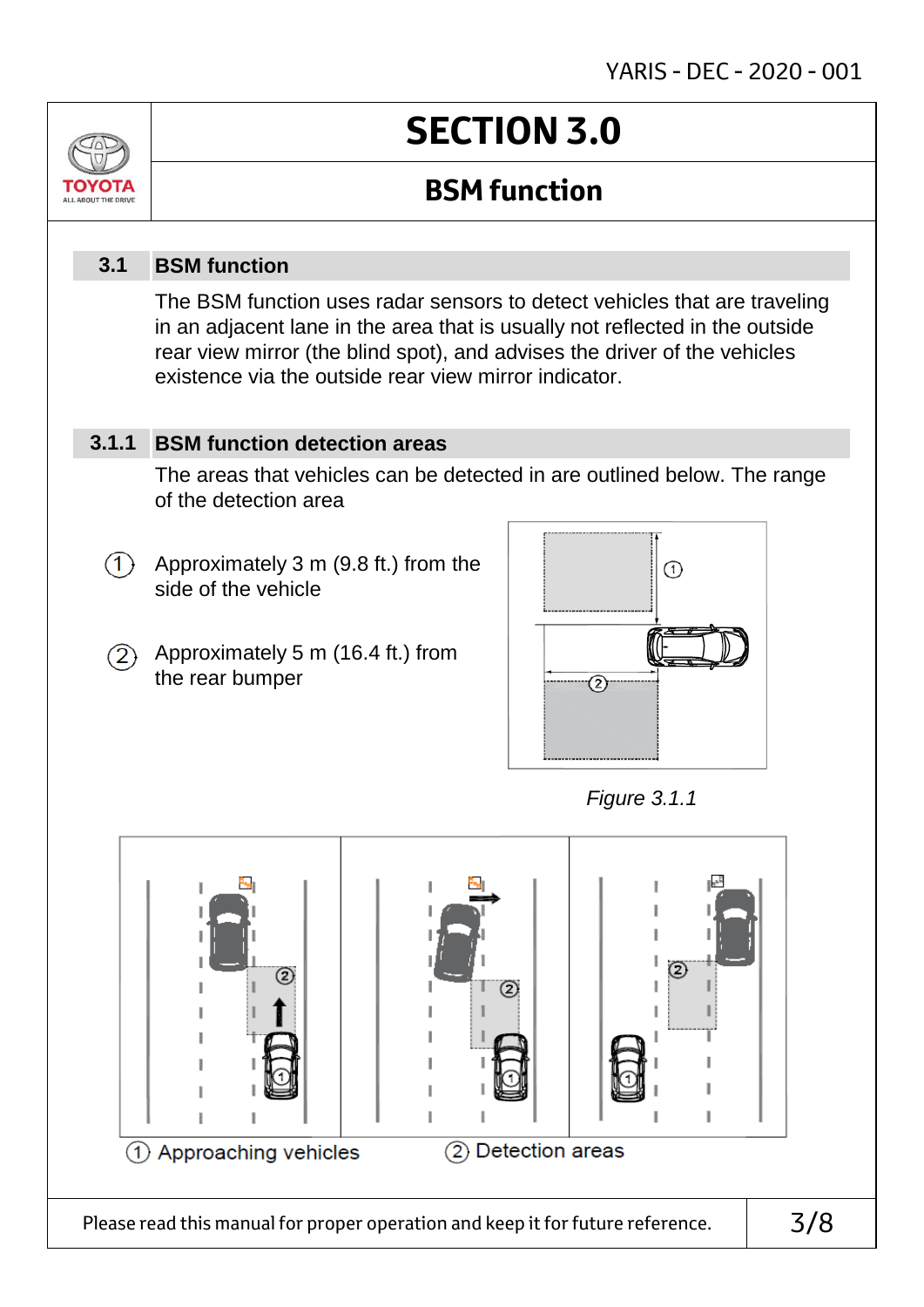

# **SECTION 3.0**

### **BSM function**

## **WARNING**

■ Cautions regarding the use of the system

The driver is solely responsible for safe driving. Always drive safely, taking care to observe your surroundings.

The BSM function is a supplementary function which alerts the driver that a vehicle is present in the blind spot.

Do not overly rely on the BSM function.

The function cannot judge if it is safe to change lanes, therefore over reliance could cause an accident resulting in death or serious injury.

According to conditions, the system may not function correctly. Therefore the driver's own visual confirmation of safety is necessary.

### **he BSM function is operational when 3.1.2**

- Vehicle speed is greater than approximately 16 km/h (10 mph).
- The BSM function will detect a vehicle when
- A vehicle in an adjacent lane overtakes your vehicle.
- Another vehicle enters the detection area when it changes lanes.
- Conditions under which the BSM will not detect a vehicle

### **3.1.3 The BSM function is not designed to detect the following types of vehicles and/or objects:**

- Small motorcycles, bicycles, pedestrians, etc.\*
- Vehicles traveling in the opposite direction
- Guardrails, walls, signs, parked vehicles and similar stationary objects\*
- Following vehicles that are in the same lane\*
- Vehicles driving 2 lanes across from your vehicle\*
- Conditions under which the BSM may not function correctly
- The BSM function may not detect vehicles correctly in the following condi-tions:
- When the sensor is misaligned due to a strong impact to the sensor or its surrounding area

Please read this manual for proper operation and keep it for future reference.  $\vert$  4/8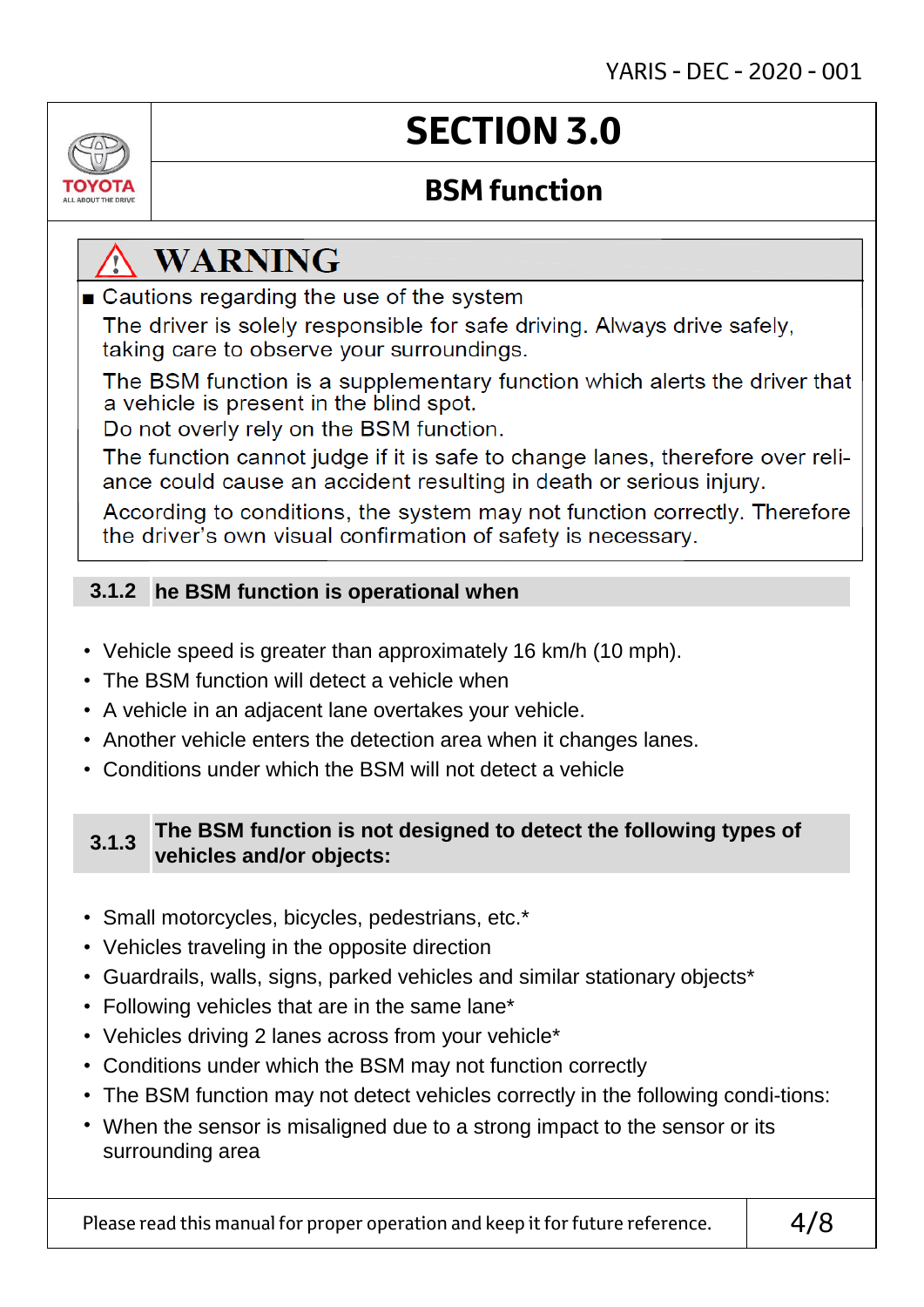

# **SECTION 3.0**

### **BSM function**

- During bad weather such as heavy rain, fog, storm, etc.
- When dirt or mud, etc., is attached to the rear bumper
- When driving on a road surface that is wet due to rain, standing water, etc.
- When there is a significant difference in speed between your vehicle and the vehicle that enters the detection area
- When a vehicle is in the detection area from a stop and remains in the detection area as your vehicle accelerates
- When driving up or down consecutive steep inclines, such as hills, a dip in the road, etc.
- **•** When driving on roads with sharp bends, consecutive curves, or uneven surfaces
- **•** When multiple vehicles approach with only a small gap between each vehicle
- **•** When vehicle lanes are wide, and the vehicle in the next lane is too far away from your vehicle
- **•** When the vehicle that enters the detection area is traveling at about the same speed as your vehicle
- **•** When there is a significant difference in height between your vehicle and the vehicle that enters the detection area

### **3.1.4 Instances of the BSM function unnecessarily detecting a vehicle and/or object may increase under the following conditions:**

- **•** When the sensor is misaligned due to a strong impact to the sensor or its surrounding area
- When there is only a short distance between your vehicle and a guardrail, wall, etc.
- When there is only a short distance between your vehicle and a following vehicle
- When vehicle lanes are narrow and a vehicle driving 2 lanes across from your vehicle enters the detection area
- When items such as a bicycle carrier are installed on the rear of the vehi-cle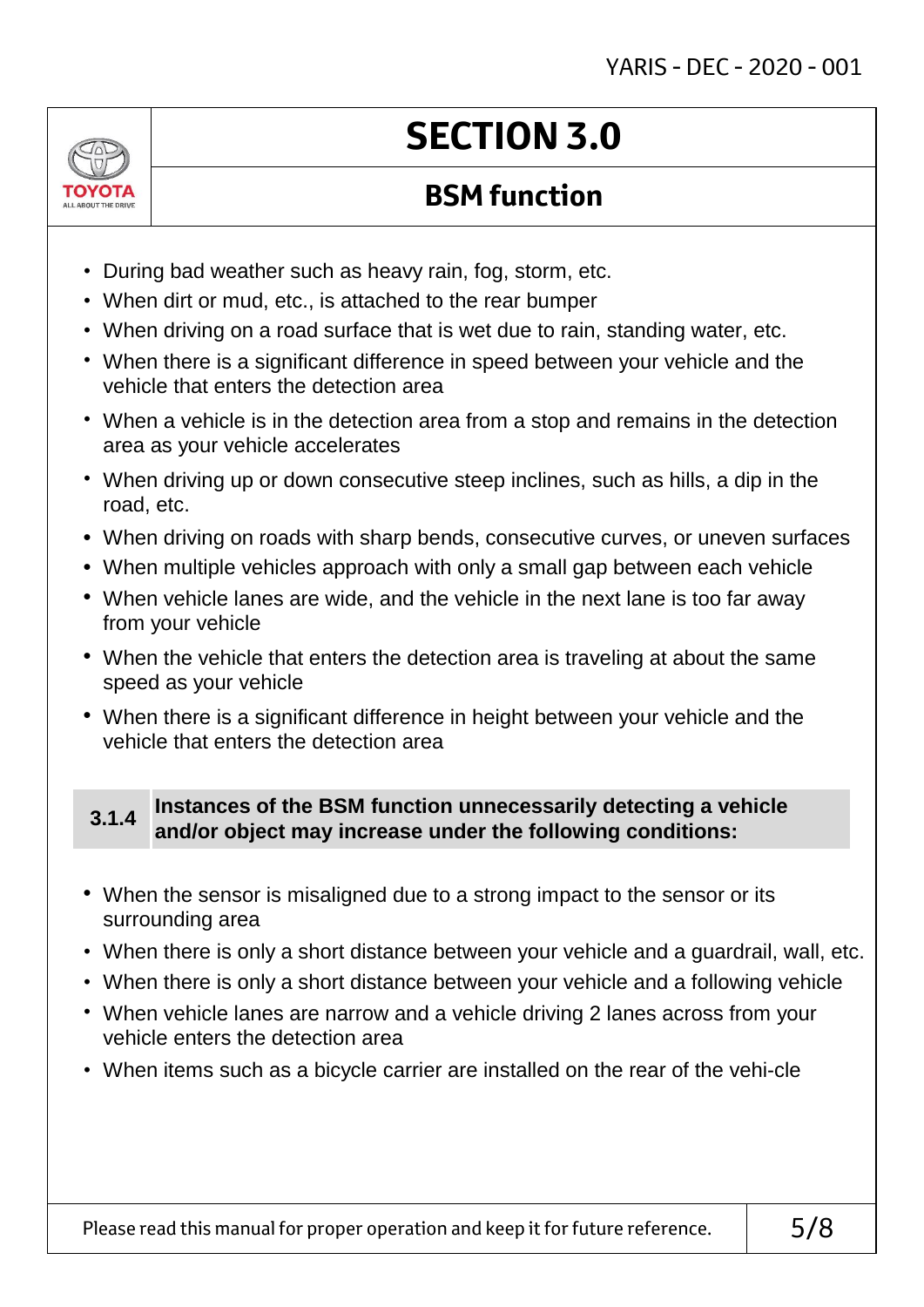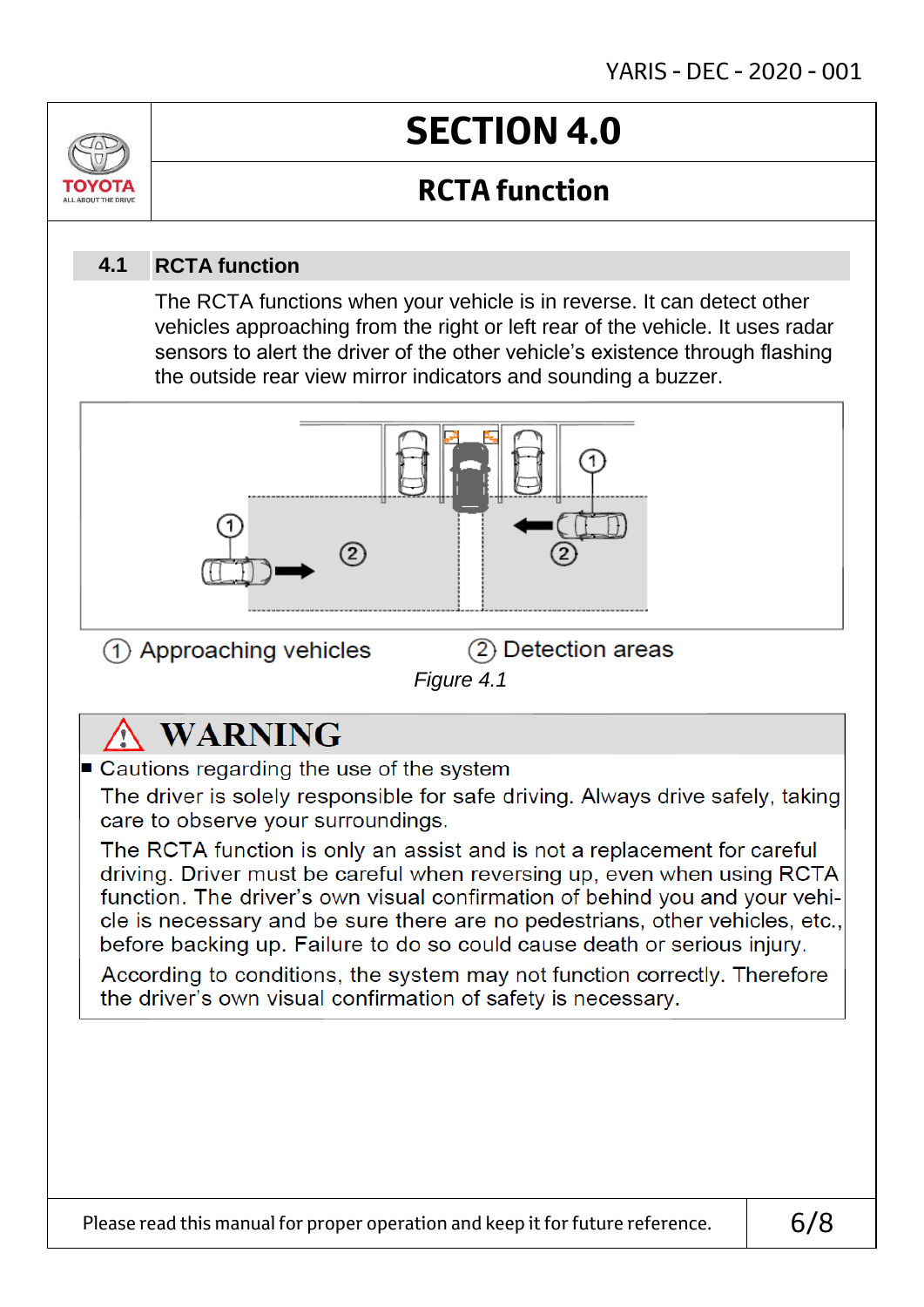

# **SECTION 4.0**

## **RCTA function**

#### **The RCTA function is operational when 4.2**

- The shift lever is in R.
- Vehicle speed is less than approximately 5 km/h (3 mph).
- Approaching vehicle speed is between approximately 10 km/h (6 mph) and 30 km/h (19 mph).
- Conditions under which the RCTA function will not detect a vehicle The RCTA function is not designed to detect the following types of vehicles and/or objects:
- Small motorcycles, bicycles, pedestrians, etc.\*
- **●** Vehicles approaching from directly behind
- Guardrails, walls, signs, parked vehicles and similar stationary objects\*
- Vehicles moving away from your vehicle
- Vehicles approaching from the parking spaces next to your vehicle<sup>\*</sup>
- Vehicles backing up in the parking space next to your vehicle<sup>\*</sup>
- \*: Depending on the conditions, detection of a vehicle and/or object may occur

#### **Conditions under which the RCTA may not function correctly 4.3**

- The RCTA function may not detect vehicles correctly in the following condi-tions:
- When the sensor is misaligned due to a strong impact to the sensor or its surrounding area
- When dirt or mud etc. is attached to the rear bumper
- During bad weather such as heavy rain, fog, storm, etc.
- When multiple vehicles approach continuously
- Shallow angle parking